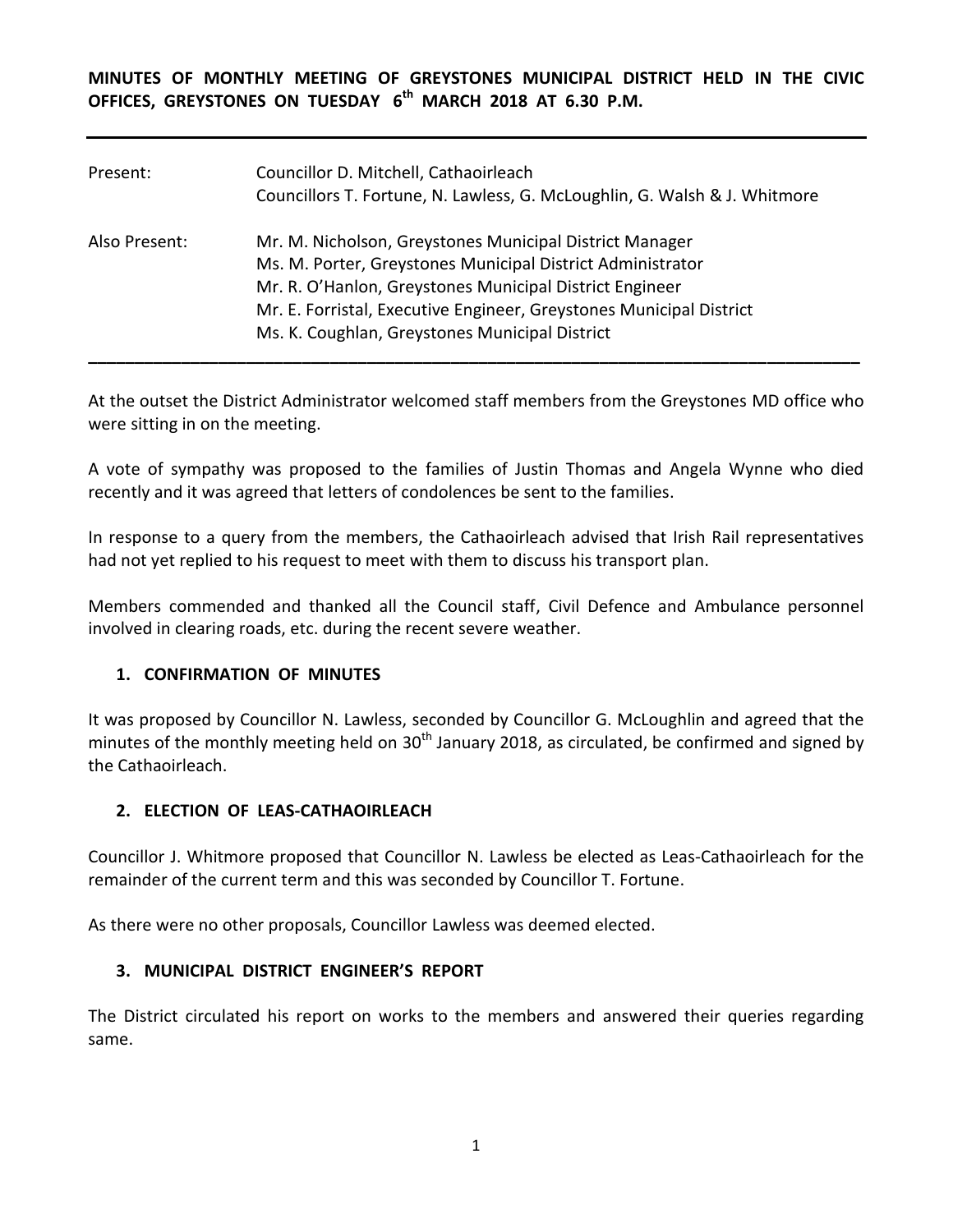The District Administrator pointed out that the 2018 Schedule of Municipal District Works would be considered at the March meeting and advised that members should submit any proposals in advance of that meeting for consideration.

Following discussion, it was agreed to refer the following to Wicklow County Council for attention:

- Ponding under arch at south beach
- Footpath improvements at Glenbrook Park, Delgany
- Pedestrian access from Hillside to Church Lane
- New speed limit signs, especially at Windgates
- Erection of speed limit signs on Delgany by-pass
- Removal of kerbing at Beechwood Park, Kilcoole

# **4. 2018 ST. PATRICK'S DAY PARADE**

The District Administrator informed the members that arrangements for the parade were progressing well and she stressed the need for stewards to help with the parade. She advised that the presentation of awards to winners would take place in the Civic Offices on Thursday 29<sup>th</sup> March from  $7 - 8$  p.m.

The District Administrator also informed the members that approximately twenty five people, including the Mayor and Deputy Mayor, were travelling over from Holyhead in Wales for the St. Patrick's Day Parade. She outlined the need for members to entertain the visitors and to mark the visit in some way.

Following discussion it was agreed to hold a reception for the visitors in Greystones Golf Club, if available, or a local restaurant, on Friday  $16<sup>th</sup>$  March. It was also agreed to make a small presentation to the Mayor to mark the visit.

## **5. 2018 PEOPLE OF THE YEAR AWARDS**

The District Administrator informed the members that the 2018 Greystones Municipal District People of the Year Awards would be held on Thursday  $24<sup>th</sup>$  May in Greystones Golf Club.

## **6. NOTICES OF MOTION:**

(a) Motion in the name of Councillor J. Whitmore:

"That Greystones Municipal District repairs and repaints the pedestrian crossing opposite the Church in Kilcoole as it is currently difficult for drivers to see and is dangerous for pedestrians".

The District Engineer informed the members that the Council had sought tenders for repainting all the pedestrian crossing lines in the District. He also pointed out that it was proposed to have the ramp at Kilcoole NS removed as a condition of the planning permission granted for the new school buildings there.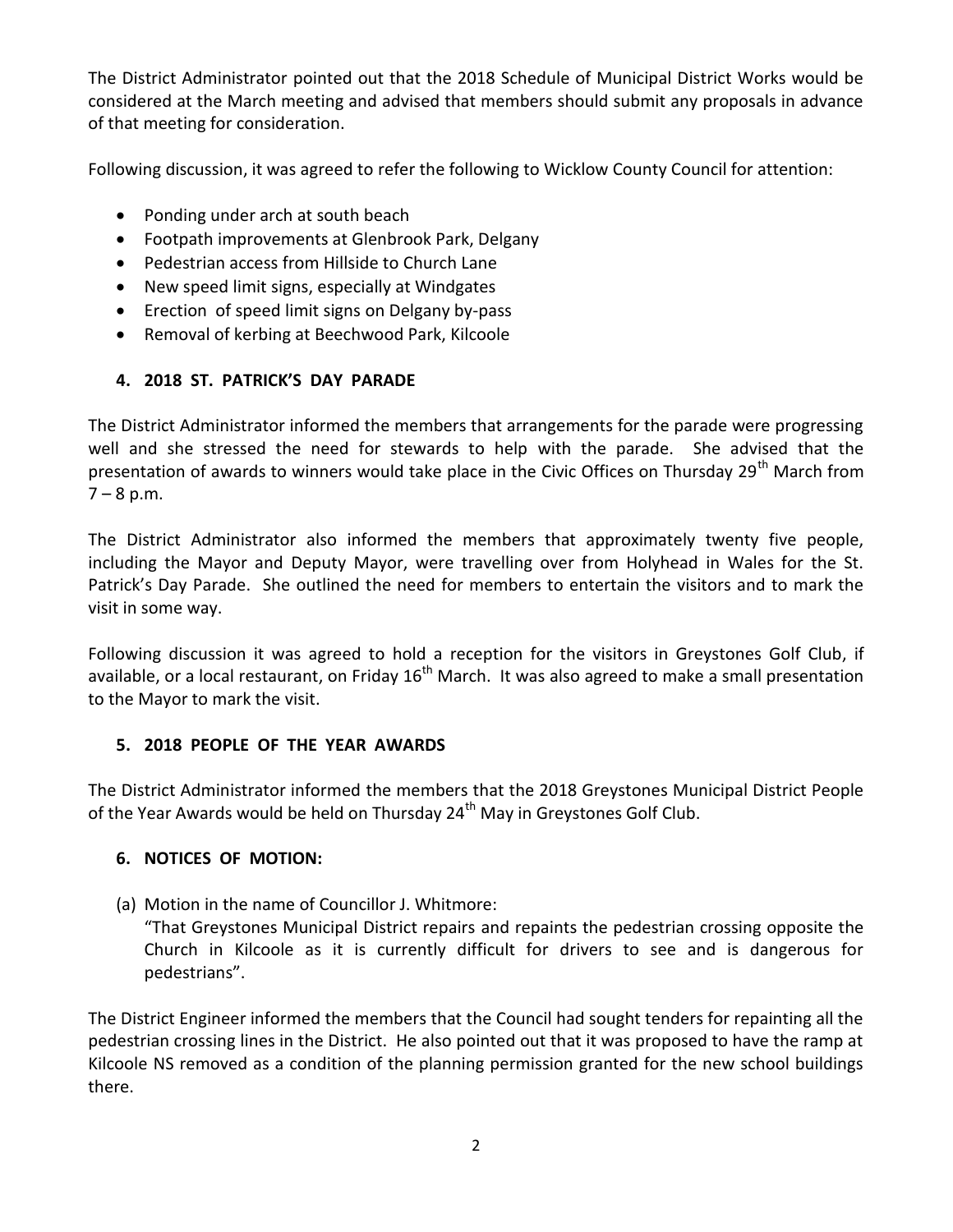(b) Motion in the name of Councillor G. Walsh:

"I wish to bring Councils attention to the apparent escalation of incidents of dog fouling between the Harbour and South Beach area of Greystones. This scourge is getting worse as some dogs are constantly being allowed to roam free and foul, being ignored by owners who display blatant disregard for others enjoyment of local amenities, with the area in question littered in places with dog faeces. It has become a serious public health issue which exposes children in particular to disease. I would ask that this Council look at focusing a hard hitting awareness campaign in order to get the message across that this type of disgusting behaviour is not acceptable. I also request the figures for the number of litter fine notices pertaining to dog fouling issued in the district over the last six months".

The District Administrator informed the members of the contents of a report received from the Waste Management Section of Wicklow County Council in relation to this motion which she agreed to circulate.

Following discussion it was suggested that the local TD's be asked to lobby for stronger legislation to deal with this problem. It was also suggested that the Environment Section of Wicklow County Council be asked to devise a campaign for local schools in an effort to encourage school children to educate their parents in relation to the issue and that additional signage be provided.

(c) Motion in the name of Councillors J. Whitmore & N. Lawless:

"In light of the consistent and frequent reports of slippery driving conditions at the Southern Cross Roundabout (particularly following rain), that the Greystones Municipal District request that the Bray Municipal District investigate road conditions at this location".

Some members had raised this issue with Bray Municipal District and were unhappy with the response they received.

Following discussion it was agreed to ask Bray Municipal District to have the road surface tested for skid resistance

### **7. CORRESPONDENCE**

- 1. The District Administrator informed the members that Templecarrig Secondary School was seeking permission to hold a 'sleep out' to raise funds for Tiglin on Saturday 21<sup>st</sup> April 2018 in Burnaby Park, Greystones. She pointed out that the event would be supervised and that the Council would be indemnified. She stated that the students would use the toilet in the south beach car park and that the Tiglin No Bucks Café Bus would provide refreshments. This was agreed.
- 2. The District Administrator informed the members that substantial damage had been caused to a number of boats and the marina in Holyhead, Wales during the recent storm Emma. Following discussion it was agreed to write to Holyhead to wish them well with the remediation works.